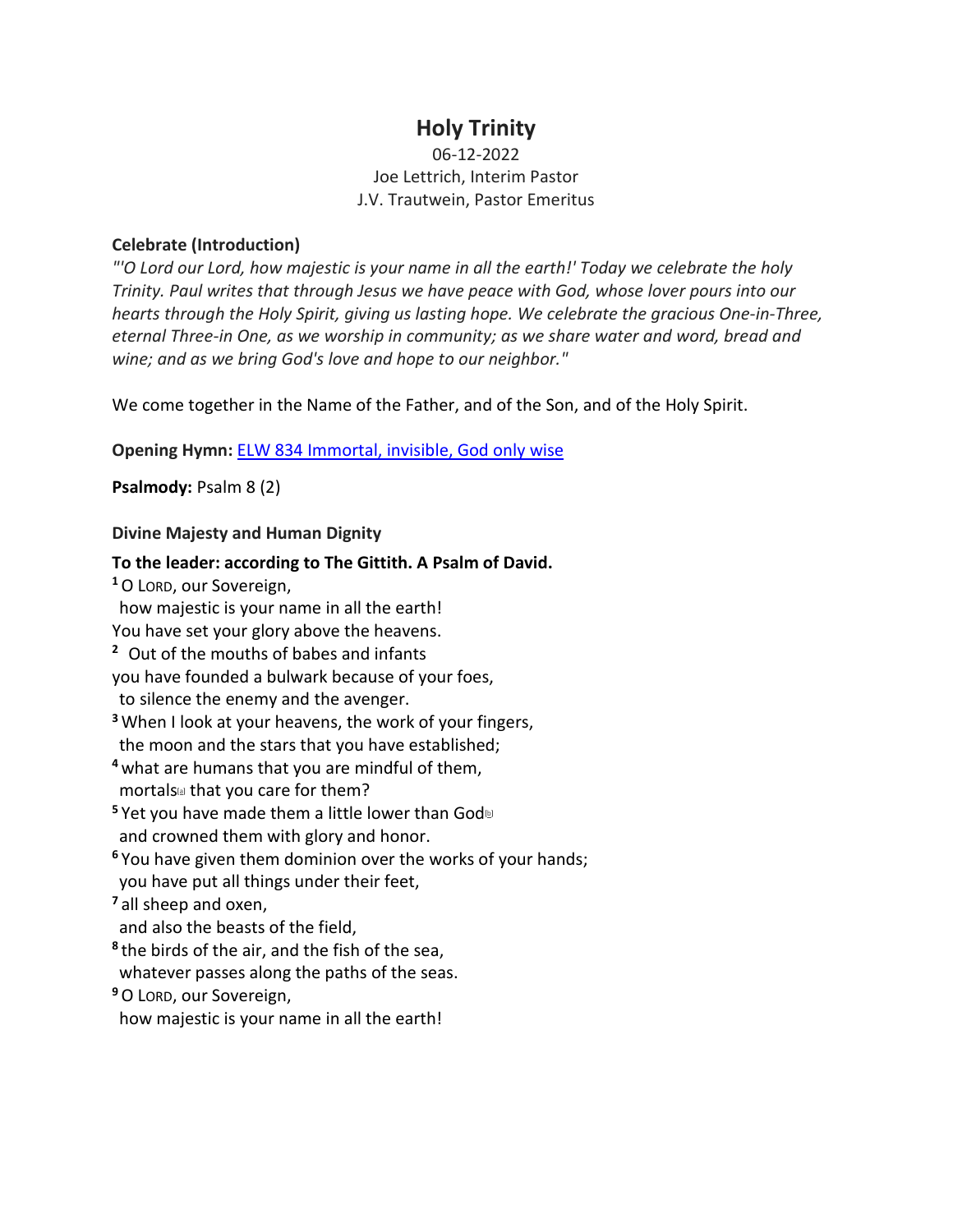Praise the Lord!

**Hymn of Praise:** [ELW 410 All glory be to God on high](https://www.youtube.com/watch?v=wyktEJPEIcc)

### **Prayer of the Da**y

"God our creator, the resurrection of your Son offers life to all the peoples of earth. By your Holy Spirit, kindle in us the fire of your love, empowering our lives for service and our tongues for praise, through Jesus Christ, our Savior and Lord, who lives and reigns with you and the Holy Spirit, one God, now and forever."

**1st Reading:** [Proverbs 8:1-4, 22-31](https://www.biblegateway.com/passage/?search=Proverbs%208:1-4,%20Proverbs%2022-31&version=NRSVUE)

**2nd Reading:** [Romans 5:1-5](https://www.biblegateway.com/passage/?search=Romans+5%3A1-5&version=NRSVUE)

**The Gospel:** [John 16:12-15](https://www.biblegateway.com/passage/?search=john+16%3A12-15&version=NRSVUE)

**Hymn:** [ELW 856 How Great Thou Art](https://www.youtube.com/watch?v=7_dtbmVdQY4)

**The Message:** [\(Sermon Audio](https://www.epiphanylutherancolumbia.org/sermons/sermon_20220612.mp3) Link)

**Offering\*:** [\(On-Line giving Link\)](https://tithe.ly/give_new/www/#/tithely/give-one-time/2627291):

We give thee but thine own, what e'er the gift may be; all that we have is thine alone, a trust, O Lord, from thee.

#### **The Prayer**

We pray for all who need your comforting and healing presence especially Eugene Ash, Pam Ash, Dave Booz, Heidi Brackbill, Parker Brennan, Fred and Mary Goehring, the Johnson family, Robert Karner, David Kieffer, Charles Larsen, the McNamara family, Donna Mayhew, Wendy Neumann, Elise Oliver, Peter Olsen, Debra Pastor, Brenda Penyak, Dottie Reitz, Robert Reitz, Colin Shea, Jerry Shea, Jack Smith, the Spiegler family, Esther and Buck Trautwein, and Pastor Jack.

We ask this in the name of Jesus. Amen

#### **The Lord's Prayer**

#### **The Benediction**

The Lord bless you and keep you; The Lord make His face shine upon you; The Lord lift up His presence upon you and give you peace. Amen